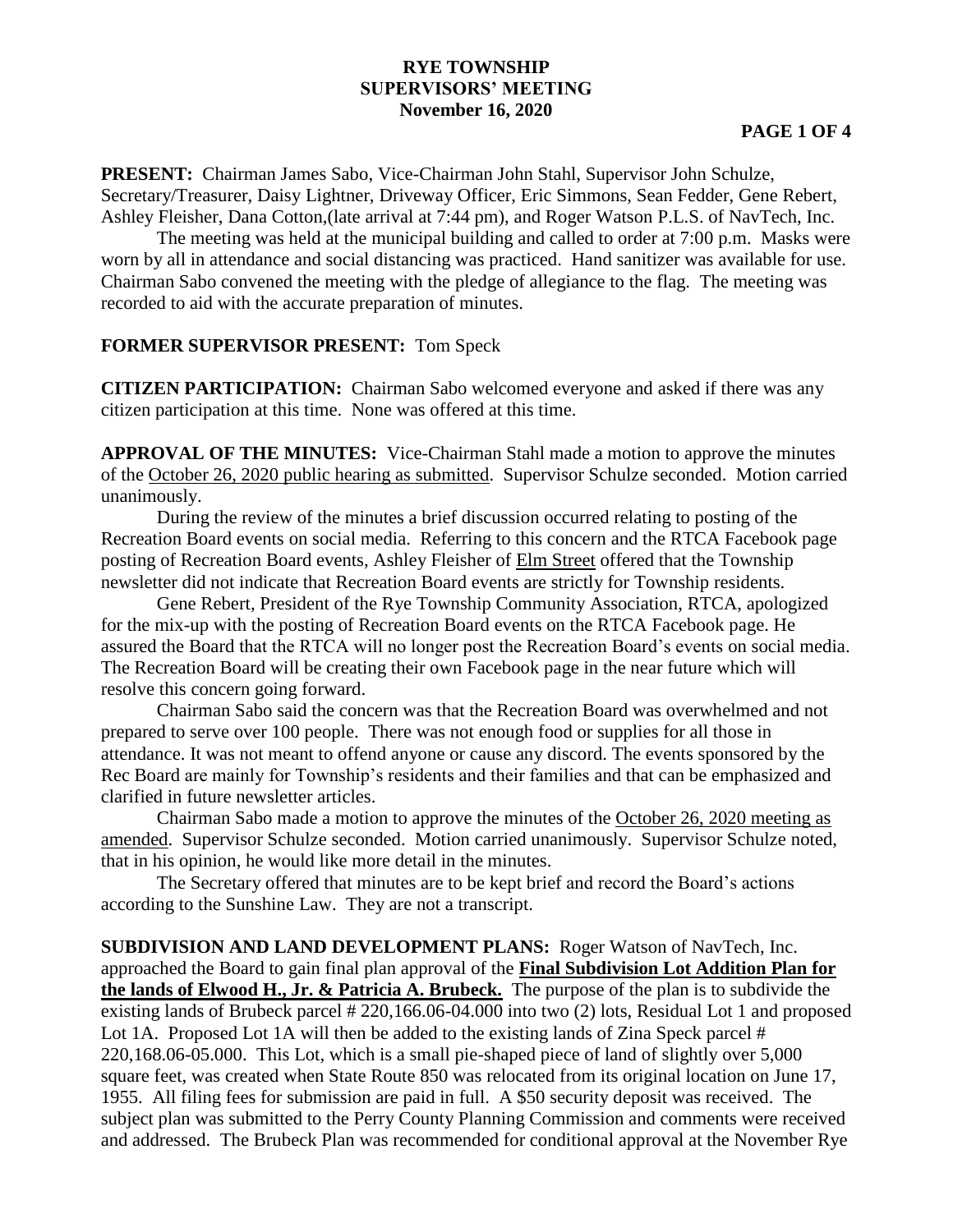Township Planning Commission meeting. The Board reviewed and discussed the outstanding conditions listed in the November 10, 2020 Planning Commission minutes as follows:

- Label the Right of Ways and widths of New Valley Road and Old Mill Road on the plan.
- Identify a dedicated Right of Way of thirty (30) feet on New Valley Road, (T-307).
- Add the right of way width and centerline of SR 850.
- Update the bearings and distances on the Brubeck parcel.
- Add a note to the plan that Proposed Lot 1A is a lot addition to the existing lands of Speck and may not be retained or sold as a stand-alone lot.
- Acquire and certify the signatures of the owner(s)
- Acquire the signature of the surveyor to certify the accuracy of the survey

Chairman Sabo discussed and provided Roger Watson a copy of a recorded 2002 Easement Survey and Deed for United Telephone Company of Pennsylvania involving ingress and egress to maintain and operate their communication system on the Speck parcel. Mr. Watson agreed to add the recorded Easement Survey to Sheet 2.

Supervisor Schulze discussed PennDOT's slope easement located at the intersection of SR 850 and New Valley Road, the overlapping of the thirty (30') ft. dedicated right of way, and the number of signatures required within the signature block on the plan.

Upon due consideration and discussion, Chairman Sabo made a motion with a second from Vice-Chairman Stahl to approve the following **alteration of requirements** from the Subdivision Land Development Ordinance for the **Final Subdivision Lot Addition Plan for the lands of Elwood H., Jr. & Patricia A. Brubeck:**

- **1.** Section 320-21 (Preliminary Plan Submission)
- 2. Section 320-27.A.3 (Pennsylvania Department of Environmental Protection Planning Module)
- 3. Section 320-27B (2). (Stormwater and  $E \& S$  Plan)
- 4. Section 320-21.1. (Property Outline Scale)

Motion carried unanimously.

Upon due consideration, Chairman Sabo made a motion with a second from Vice-Chairman Stahl to approve the **Final Subdivision Lot Addition Plan for the lands of Elwood H., Jr. & Patricia A. Brubeck** conditional upon the following:

- Add the 2002 Recorded Utility Easement Survey for United Telephone Company of Pennsylvania to Sheet 2 of the plan.
- Label New Valley Road, (T-307), on Sheet 2.
- Add a note to the plan that the steep slope easement and the thirty, (30) feet dedicated right of way are overlapping.
- Certify the signatures of the Surveyor on the plan Motion carried unanimously.

Roger Watson indicated he understood and accepted the outstanding conditions for approval of the above-referenced Brubeck plan. He thanked the Board, took the plan with him to complete revisions, and left the meeting at this time. Resident Tom Speck also left the meeting at this time.

**MONTHLY MUNICIPAL REPORTS:** No Zoning Report was submitted by Zoning Officer Brian Gilbert. No Sewage Enforcement Report was submitted by SEO Lenny Sizer.

Vice-Chairman Stahl read the November Road Report submitted by Road Foreman, Brad Sloop as follows: Set up/clean up for Election Day, chip brush, installed snow equipment on the trucks, cut up several downed trees from high winds, install chevron signs on Mountain Road; install new hydraulic hose on #4 dump truck spinner motor; install new spinner motor on #2 dump truck and repaired a hole in roof of the Township building, garage area.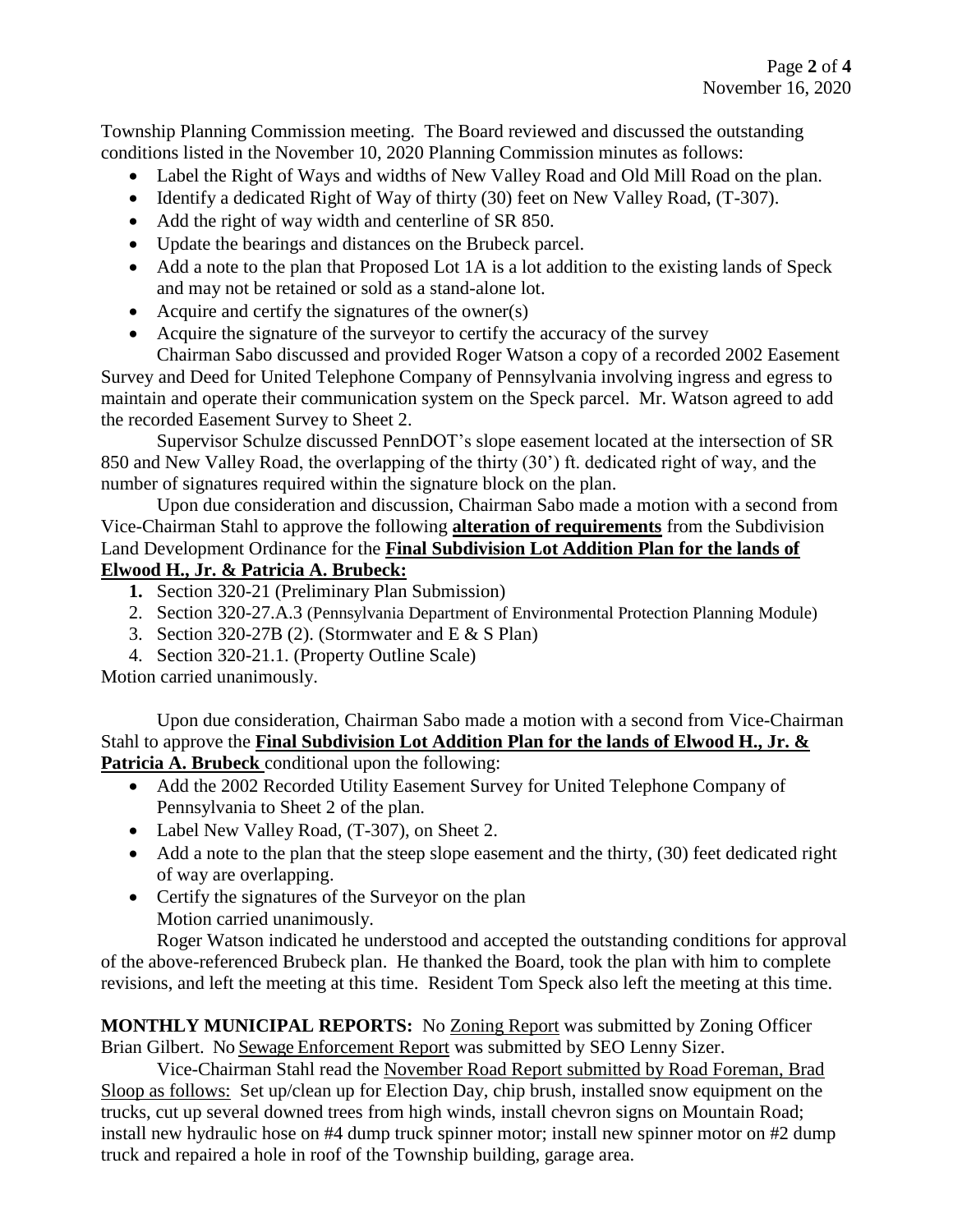A brief discussion on curve warning signage ensued. Differing opinions were expressed on what signs are optional and which are mandatory. Chairman Sabo offered that the concern is to avoid over signage, or sign clutter, to the point where there are too many signs with minimal impact.

Vice-Chairman Stahl commented that he witnessed minimal impact in speed since the Road Department recently installed new Chevron signs at the corner to the east of his property along New Valley Road.

Gene Rebert of the Recreation Board was present. He reported that the Rec Board held their final meeting of the year on November 9, 2020. They discussed the upcoming 2021 Fishing Derby to be held at the Marysville Sportsmen's Association in May of 2021. There is no meeting in the month of December.

No Emergency Management Report was presented.

The October Treasurer's Report was submitted for public review and read by the Secretary/Treasurer. A copy of the October Fund Balance report was also made available and placed on the front table for review. With no discussion, the reports were accepted as read pending the independent auditor's approval.

**RESOLUTIONS:** Chairman Sabo made a motion with a second from Supervisor Schulze to adopt **Resolution 20-29**, which designates Penn State Health Life Lion, LLC as the primary Advance Life Support Provider for all residents and occupants in the areas of Rye Township effective for December 1, 2020. Motion carried unanimously. The record notes this does not affect service and is only a change in ownership since Penn State Health recently acquired West Shore Advance Life Support.

**NEW BUSINESS:** Proof of publication is on file for the **2021 proposed budget**, which was advertised available for public inspection for twenty (20) days. Chairman Sabo noted that the 2021 budget is balanced without a tax increase. Chairman Sabo made a motion with a second from Vice-Chairman Stahl to adopt **Resolution 20-30,** which sets the tax levy for 2021 without a change in the millage as follows:

| <b>TOTAL</b> .90 mills |  |
|------------------------|--|

Motion carried unanimously.

Vice-Chairman Stahl made a motion to adopt **Resolution 20-31** adopting the **2021 Budget.** Chairman Sabo seconded the motion. Motion carried. Supervisor Schulze opposed. The combined total budget for the General and Solid Waste Funds is \$830,300.00. The Highway Aid or Liquid Fuels Fund has a deficit budget with expenses projected at \$126,000. The deficit will be covered with reserves currently located in Certificates of Deposit.

Upon due discussion and consideration, Chairman Sabo made a motion with a second from Vice-Chairman Stahl to renew the Intermunicipal Agreement between Carroll and Rye Townships for winter maintenance for the 2020-2021 season with the charge for Rye Township to provide winter maintenance as needed on Pine Hill Road and on Dutch Cemetery Road remaining at \$75.00 per round trip. Motion carried unanimously. The Secretary indicated she would send a letter to notify the Carroll Township Board of Supervisors of the renewal.

**ANNOUNCEMENTS:** Chairman Sabo announced the following upcoming events: